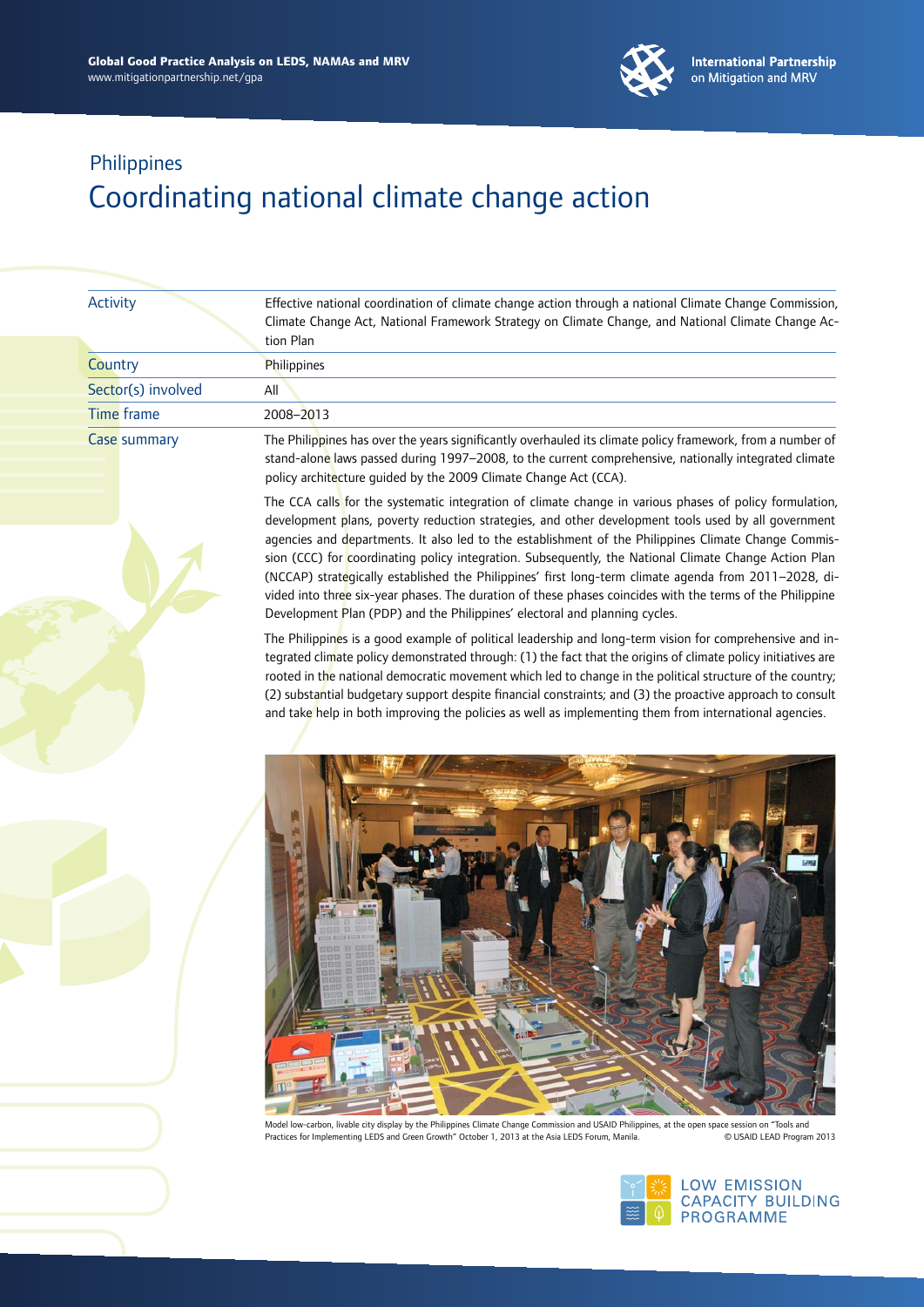| Background        | As a country highly vulnerable to climate change, the Philippines is already feeling the impacts in the<br>increased frequency of extreme weather-related events, earthquakes, and sea level rise. The urban cen-<br>tres of economic activity and coastal areas are particularly high-risk areas. In order for the Philippines to<br>"bring sustainable development to the people", which was part of the electoral campaign of the countries'<br>current President, it is necessary to address the country's vulnerabilities to climate change (Alvarez 2014).                                                                                                                                                                                                                                                                                                                                                                                                                                                                                                                                                                             |
|-------------------|----------------------------------------------------------------------------------------------------------------------------------------------------------------------------------------------------------------------------------------------------------------------------------------------------------------------------------------------------------------------------------------------------------------------------------------------------------------------------------------------------------------------------------------------------------------------------------------------------------------------------------------------------------------------------------------------------------------------------------------------------------------------------------------------------------------------------------------------------------------------------------------------------------------------------------------------------------------------------------------------------------------------------------------------------------------------------------------------------------------------------------------------|
|                   | To effectively respond to climate change, the Philippine government enacted the national legislation in<br>the form of the 2009 Climate Change Act, which led to the establishment of a Climate Change Commis-<br>sion (CCC) tasked to coordinate and guide all policies related to climate change. In 2011, the CCC was<br>made the Secretariat to the Cabinet Cluster on Climate Change Mitigation and Adaptation. This is one<br>of five Cabinet Clusters announced to give new direction to economic development through Presidential<br>Executive Order 43 in pursuit of the 'Social Contract' enshrined in the 1987 Constitution (Presiden-<br>tial Executive Order 43, 2011) adopted by the national democratic movement (Alvarez 2014, Birosel<br>2014). The CCC was mandated to formulate a National Framework Strategy on Climate Change (NFSCC),<br>which defines the overall parameters for developing a National Climate Change Action Plan (NCCAP). The<br>NCCAP serves as the Government's road map for climate action and is the lead policy document guiding<br>the climate agenda at all levels of government (CCC, 2011). |
|                   | Prior to this, climate activities in the Philippines focused on mitigation. The new agenda reflects conver-<br>gence between growth, mitigation, climate change adaptation and disaster risk reduction and manage-<br>ment (DRRM), by mainstreaming DRRM and CCA in development processes (World Bank 2013).                                                                                                                                                                                                                                                                                                                                                                                                                                                                                                                                                                                                                                                                                                                                                                                                                                 |
| <b>Activities</b> | Reformulation of approach and political direction: With the CCA, the previously fragmented sectoral<br>$\pmb{\mathcal{Y}}$<br>approach to address climate change was modified into a long-term approach for coordinated national<br>integration of sectoral initiatives. Building on the previously introduced acts such as the Agriculture<br>and Fisheries Modernisation Act (1997), the Philippine Clean Air Act (1999), the Ecological Solid<br>Waste Management Act (2000), the Philippine Clean Water Act (2004), the Biofuel Act (2006), and<br>the Renewable Energy Act (2008), the CCA paved the way for the overarching National Framework<br>Strategy of Climate Change (2010) and the Disaster Risk Reduction and Management Act (2010). This<br>provided a political direction for the prioritisation of policy objectives.                                                                                                                                                                                                                                                                                                     |
|                   | Development of long-term implementation plans: Following its mandate the CCC developed the<br>NCCAP (2011) around seven thematic priorities aimed at two ultimate outcomes: (1) to enhance<br>adaptive capacity of communities, resilience of natural ecosystems, and sustainability of built environ-<br>ment to climate change; and (2) to achieve a successful transition to climate-smart development. The<br>new strategy, in light of increasing frequency of natural disasters, also included development of the<br>National Disaster Risk Reduction and Management Plan (2011). The seven thematic priorities include<br>food security, water sufficiency, ecological and environmental stability, human security, climate-smart<br>industries and services, sustainable energy, and knowledge and capacity development. The NCCAP<br>provides a detailed results matrix that includes 92 activities (supported by 328 sub-activities) in $41$<br>output areas.                                                                                                                                                                      |
|                   | Provision of funds: Initially, the CCC was not supported with budget provision. Upon the request of<br>$\boldsymbol{\mathcal{V}}$<br>one of the Commissioners, the President allocated USD eight million from the Presidential Fund (Alva-<br>rez, 2014). Later, the People's Survival Fund (2012) was established with a dedicated USD 160 million<br>to implement programs, projects and activities based on the NFSCC. However, the Final Implementing<br>Rules and Regulations restricted the scope of activities supported by the Fund to activities of the local<br>government units (LGUs) and communities only.                                                                                                                                                                                                                                                                                                                                                                                                                                                                                                                      |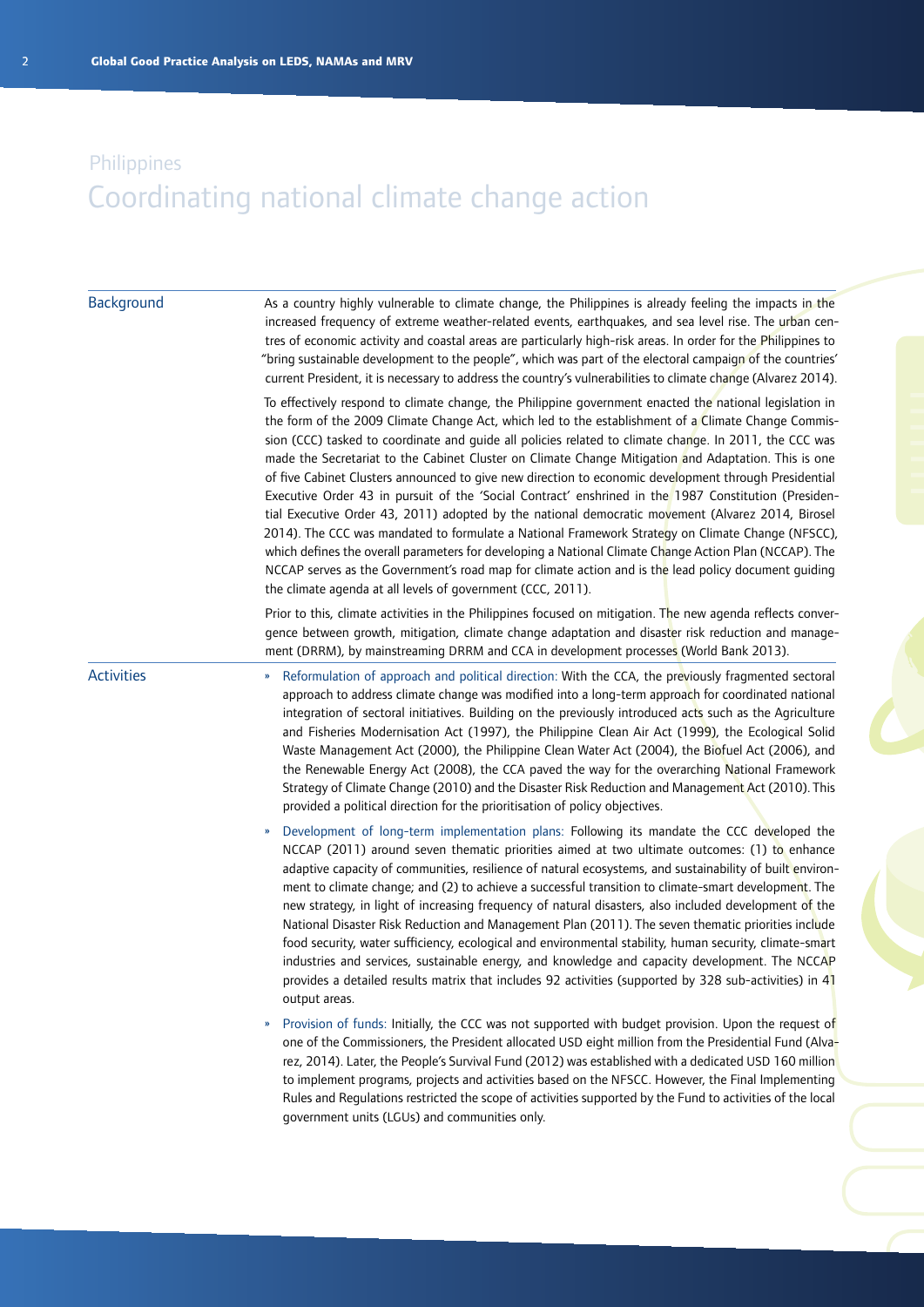» Mainstreaming climate strategy into development planning: The NCCAP is divided into three phases of six years each, aligned with the cycle of the Philippines Development Plan (PDP). Since, the NCCAP and the PDP (2011–2016) were developed simultaneously, many of the directives of the Climate Change Act and NFSCC were integrated into the PDP, keeping two factors in mind: (1) the process of developing institutions to implement climate reforms can be lengthy, whereas the actions were needed immediately; and (2) many climate change activities are also good development policies. For example, reforms in the energy sector promoting renewable sources and energy efficiency contribute directly to energy security and can lower energy costs and improve competitiveness. Similarly, significant opportunities exist to increase employment in the fields of agriculture, infrastructure, and energy. Labor-intensive activities, such as the development of small-scale sustainable and climate resilient farming activities or retrofitting infrastructure for flood control, will build resilience while increasing employment opportunities and food security. Through the PDP, the Philippines aims to accelerate annual economic growth to 7-8% in a climate resilient manner.

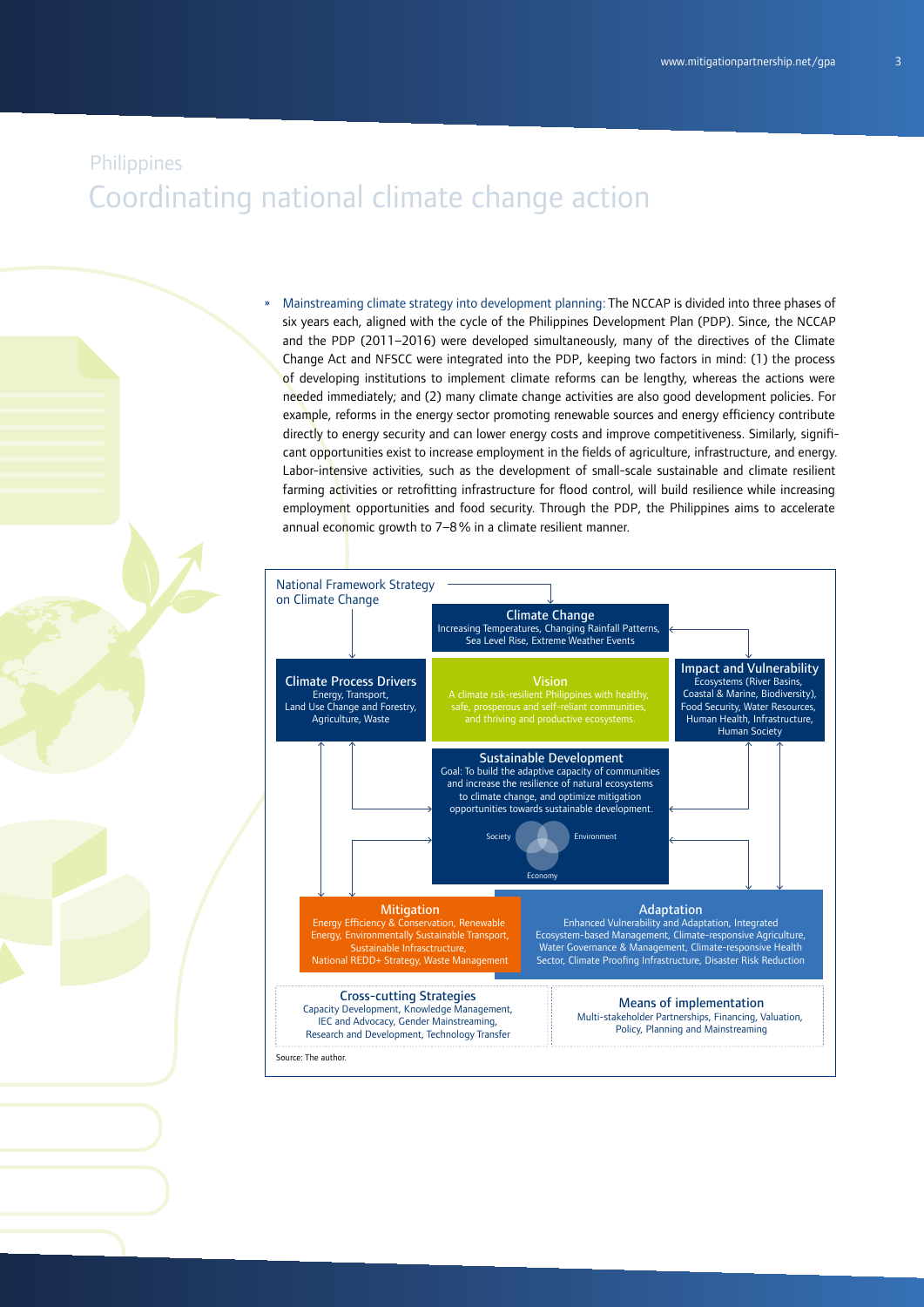|                       | Decentralisation of implementation: The Climate Change Act requires LGUs to develop Local Climate<br>Change Action Plans, an integral part of which is to have comprehensive land use plan including<br>climate change concerns. The LGUs are guided and aided by the Department of Interior and Local<br>Governance.                                                                                                                                                                                                                                                                                                                                                                                                                                                                                                                                                                                                                                                                                                                                                                                                                                                                                               |  |
|-----------------------|---------------------------------------------------------------------------------------------------------------------------------------------------------------------------------------------------------------------------------------------------------------------------------------------------------------------------------------------------------------------------------------------------------------------------------------------------------------------------------------------------------------------------------------------------------------------------------------------------------------------------------------------------------------------------------------------------------------------------------------------------------------------------------------------------------------------------------------------------------------------------------------------------------------------------------------------------------------------------------------------------------------------------------------------------------------------------------------------------------------------------------------------------------------------------------------------------------------------|--|
|                       | Monitoring of implementation: Prior to the NCCAP, performance of various departments was meas-<br>ured and monitored against their Major Final Outputs using the Organisational Performance Indicators.<br>The government is in the process of developing a comprehensive monitoring framework for NCCAP,<br>a unified and integrated results-based performance management system across all departments and<br>agencies within the Executive Branch to address existing shortcoming, with expected improvements in<br>reporting and auditing systems.                                                                                                                                                                                                                                                                                                                                                                                                                                                                                                                                                                                                                                                              |  |
|                       | Coordination and consultation with other departments and development partners: A core activity of<br>$\boldsymbol{\mathcal{V}}$<br>the CCC is to build dialogue and trust among different government departments and other agencies. A<br>major step in this direction was to include the Department of Finance and DBM in the advisory board<br>of the CCC. In addition the Philippines has established the Philippines Development Forum where<br>representatives of government, development partners and multilateral agencies meet and discuss the<br>developmental challenges and needs of country. The Forum is jointly chaired by the Finance Ministry<br>and the World Bank. In 2011, the Forum also set up a Technical Working Group (TWG) focusing on<br>issues of climate change co-chaired by the CCC and UNDP. The TWG conducts technical and insti-<br>tutional analysis including co-benefits assessments, methodology developments, MRV, cost-benefit<br>analysis, GHG inventories etc. It coordinates and synthesises the work undertaken by sectoral TWGs.<br>This not only helps in building technical and institutional capability but also enables informed and<br>integrated decision making. |  |
|                       | External advice on policy coordination: The CCC and the Department of Budget and Management<br>$\boldsymbol{\mathcal{V}}$<br>(DBM) approached the World Bank to conduct a mid-term Climate Public Expenditure and Institutional<br>Review (CPEIR) of the NCCAP along with the PDP in 2012. The objective of CPEIR was to give rec-<br>ommendations on financial, institutional and policy planning to integrate and successfully implement<br>NCCAP and the PDP in their respective next cycles (World Bank 2013).                                                                                                                                                                                                                                                                                                                                                                                                                                                                                                                                                                                                                                                                                                  |  |
| Institutions involved | Climate Change Commission (CCC); People's Survival Fund Board (PSFB); Department of Budget and<br>Management (DBM); House of Representatives Ecological Committee; National Disaster Reduction and<br>Management Council (NDRMC); National Economic and Development Authority (NEDA); National Coun-<br>cil on Sustainable Development; Local Government Units (LGU).                                                                                                                                                                                                                                                                                                                                                                                                                                                                                                                                                                                                                                                                                                                                                                                                                                               |  |
| Cooperation with      | World Bank; United Nations Development Programme (UNDP); Deutsche Gesellschaft für Internationale<br>Zusammenarbeit (GIZ); USAID; French Agency for Development (AFD); Asian Development Bank (ADB);<br>Global Green Growth Institute (GGGI); German Federal Ministry for the Environment, Nature Conservation,<br>Building and Nuclear Safety (BMUB); Japan International Cooperation Agency (JICA); European Commis-<br>sion (EC); UK Department for International Development (DfID).                                                                                                                                                                                                                                                                                                                                                                                                                                                                                                                                                                                                                                                                                                                            |  |
| Finance               | Between 2008 and 2012, climate appropriations increased in real terms from USD 2 billion to 6 billion.<br>Currently, it accounts for 1.9 percent of the national budget. Accordingly, domestic resources have fund-<br>ed on average 82% of climate expenditures during 2008-2011 (World Bank 2013) across departments<br>primarily through the General Appropriations Act, Special Purpose Funds, and Special Accounts in General<br>Funds. Most departments are funded from the GAA, except for the Department of Energy (DOE), where a<br>third of funding is from special accounts. Other than the DPWH, about 94% of the climate expenditures<br>in departments are financed from local sources.                                                                                                                                                                                                                                                                                                                                                                                                                                                                                                               |  |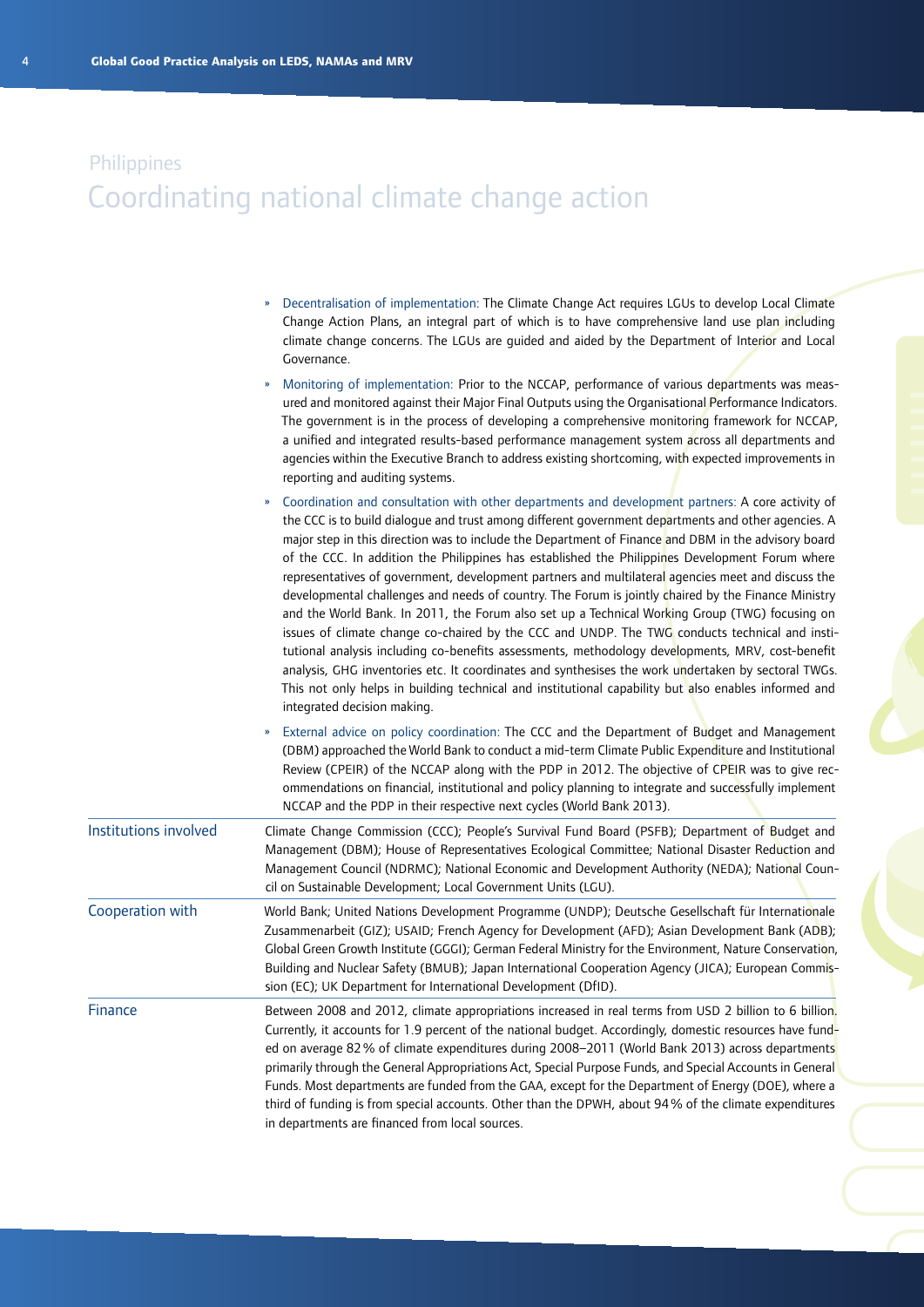External funding has been catalytic, the bulk of which supports flood control protection and is managed by the Department of Public Works and Highways (DPWH), accounting for more than a third of the department's total climate expenditures and 80% of total development aid. Other departments mostly receive support through off-budget small-scale, innovative grants.

The LGUs receive about 70% (90% in case of poorer LGUs) of their resources from the Internal Revenue Allotment, a direct transfer of resources from the national government accounts to LGUs depending upon their area and population instead of vulnerability. However, the Local Government Code provides that the LDF can only be used to finance projects that are explicitly identified in the local development plans; climate programs, projects and activities often compete against the many other development priorities of LGUs.

In addition, the Alternative Budget Initiative, an 8-year old CSO which specialized in lobbying the congress and senate for agriculture, health, environment and climate change programs and projects for inclusion in the annual government appropriations, has mobilised increasing national budgets (from USD 0.8) million in 2008 to 9.7 million in 2013) for education, agriculture, fisheries, health and climate change.

Impact of activities

- Integration of adaptation: within the overall goal of low-carbon, climate smart development marking a paradigmatic shift away from disaster response to prevention (CCC 2011).
- » Initiation of many low emission capacity building projects, programmes and activities: Enhancing Capacities for Low Emission Development Strategies (USAID); Low Emission Capacity Building (LECB)- Philippines project (EU, Australia and Germany through UNDP); The Regional Capacity Building Project for Sustainable GHG Management Systems in South East Asia-Phase II (US and UNFCCC); Eco-town demonstration project (GGGI, GIZ, USAID, ADB); Clean Energy (USAID/IRG); Momentum for Low Carbon Development (Germany BMU); Carbon Footprint in transport (AFD); and NAMA in the waste sector (GIZ).
- » Development of monitoring and evaluation (M&E) system: Although the M&E system is not operational yet, its development has already started to show positive impacts such as the involvement of different sectoral agencies in how far their sector based M&E systems already reflect climate change issues (gap analysis) and exploration of the needs to better connect different government performance monitoring systems and harmonise indicators (Gaddi & Balota, 2013). Overall, the Philippines have come up with a comprehensive GHG Inventory Implementation Plan.
- » Integration into mainstream development strategy: Even though the PDP was launched as the NCCAP was still being developed, five chapters in the PDP include extensive discussions on climate change. Since both plans are scheduled for updates in mid-2013, an opportunity exists for improved alignment.

Why is it good practice

» Through reorganizing Cabinet Clusters and introducing new institutions with the CCC as a coordinating agency across various departments, the Philippines has shown strong commitment and leadership at the highest political level for mainstreaming climate change into national development planning. Although at present the NCCAP and the PDP are only partially aligned, the long-term vision as articulated in the three NCCAP phases aligned with the cycle of development planning not only links the NFSCC to existing political processes but also make it a dynamic document allowing it to adjust short and medium term policy objectives and measures based on the practice of advice from national and international institutions.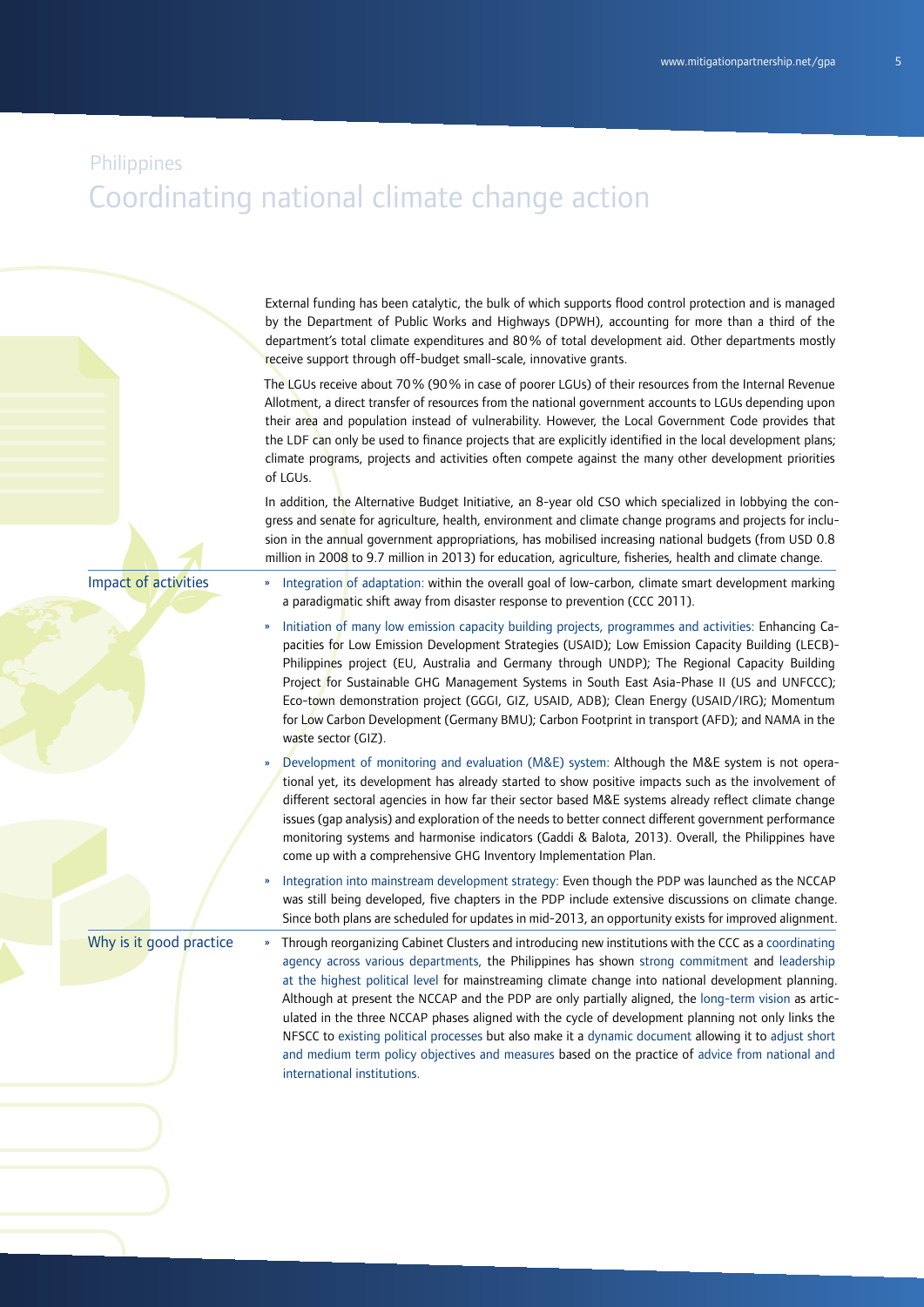| <b>Success factors</b>             | Political leadership: the President of the Philippines linked the creation of the CCCC to the spirit of<br>the Constitution and provided initial logistics support to the functioning of the CCC at the Presidential<br>Palace. As part of the Social Contract, the President declared mitigation and adaptation as one of the<br>five key result areas.                                                                                                                                                                                                                                                                                                                                                                                                                                                                                                                                                                                                                |
|------------------------------------|-------------------------------------------------------------------------------------------------------------------------------------------------------------------------------------------------------------------------------------------------------------------------------------------------------------------------------------------------------------------------------------------------------------------------------------------------------------------------------------------------------------------------------------------------------------------------------------------------------------------------------------------------------------------------------------------------------------------------------------------------------------------------------------------------------------------------------------------------------------------------------------------------------------------------------------------------------------------------|
|                                    | Proactive approach of the CCC: the CCC proactively approached different departments at the ministe-<br>»<br>rial level to build positive collaborative relationship through personal visits and consultations at higher<br>level. The fact that the Commissioner holds the ministerial rank, allows the Commission to approach<br>these departments at highest level in a more effective manner.                                                                                                                                                                                                                                                                                                                                                                                                                                                                                                                                                                        |
|                                    | Targeted public funds through Republic Acts: the Philippines has set up specific funds to different<br>types of climate programs, projects and activities through legislation, a substantial part of which is<br>provided through budgetary provisions and disbursed through LGUs. This sends a strong signal for<br>action at the decentralised level.                                                                                                                                                                                                                                                                                                                                                                                                                                                                                                                                                                                                                 |
|                                    | Reflects immediate vulnerabilities: being among the most vulnerable countries to climate change and<br>»<br>increasing extreme weather events in past few years has raised climate change high in the political and<br>public agenda.                                                                                                                                                                                                                                                                                                                                                                                                                                                                                                                                                                                                                                                                                                                                   |
|                                    | Regular dialogue among government departments, development partners and multilateral agencies:<br>»<br>an inclusive and consultative approach to include national and international stakeholders and exper-<br>tise, particularly through the Philippines Development Forum and the TWGs has been very helpful<br>in developing a comprehensive understanding of national needs and available international support.<br>Most important dialogue and partnership to be established are between CCC and Department of Fi-<br>nance, and between civil society and government.                                                                                                                                                                                                                                                                                                                                                                                             |
| Overcoming barriers/<br>challenges | What were the main barriers/challenges to delivery?<br>How were these barriers/challenges overcome?                                                                                                                                                                                                                                                                                                                                                                                                                                                                                                                                                                                                                                                                                                                                                                                                                                                                     |
| Capacity                           | The CCC is a national agency with limited local presence, and lacks the capacity to engage with all LGUs.<br>The CCC uses indirect channels of communication through coordinating with various departments, which<br>are part of the Cabinet Cluster on Climate Change.                                                                                                                                                                                                                                                                                                                                                                                                                                                                                                                                                                                                                                                                                                 |
| Financial                          | Due to multiple levels and types of financial support (with different sets of rules and processes, eligibility<br>criteria, and cost-sharing requirements) the management, coordination, and mobilization of finance has<br>been a challenge.<br>New institutions are being mobilized to fill the existing institutional gaps in strategic climate financing<br>oversight and coordination. The Climate Finance Group, currently an ad-hoc informal group, plays an<br>important role in enabling climate financing readiness at the national level. In addition PSFB, chaired by<br>NEDA, provides experience to develop and strengthen climate financing institutions and policies while<br>also readying the Philippines to receive climate financing. This entails developing national and local insti-<br>tutions that can meet fiduciary standards at the project and the portfolio levels and can effectively plan,<br>prioritise, and implement climate action. |
|                                    | The LGUs are required to develop Local Climate Change Action Plans, which puts additional financial<br>burden on them.<br>The CCC encouraged LGUs to incorporate their LCCAPs into their Comprehensive Development Plans and<br>Comprehensive Land Use Plans and is working toward developing supporting guidelines.                                                                                                                                                                                                                                                                                                                                                                                                                                                                                                                                                                                                                                                    |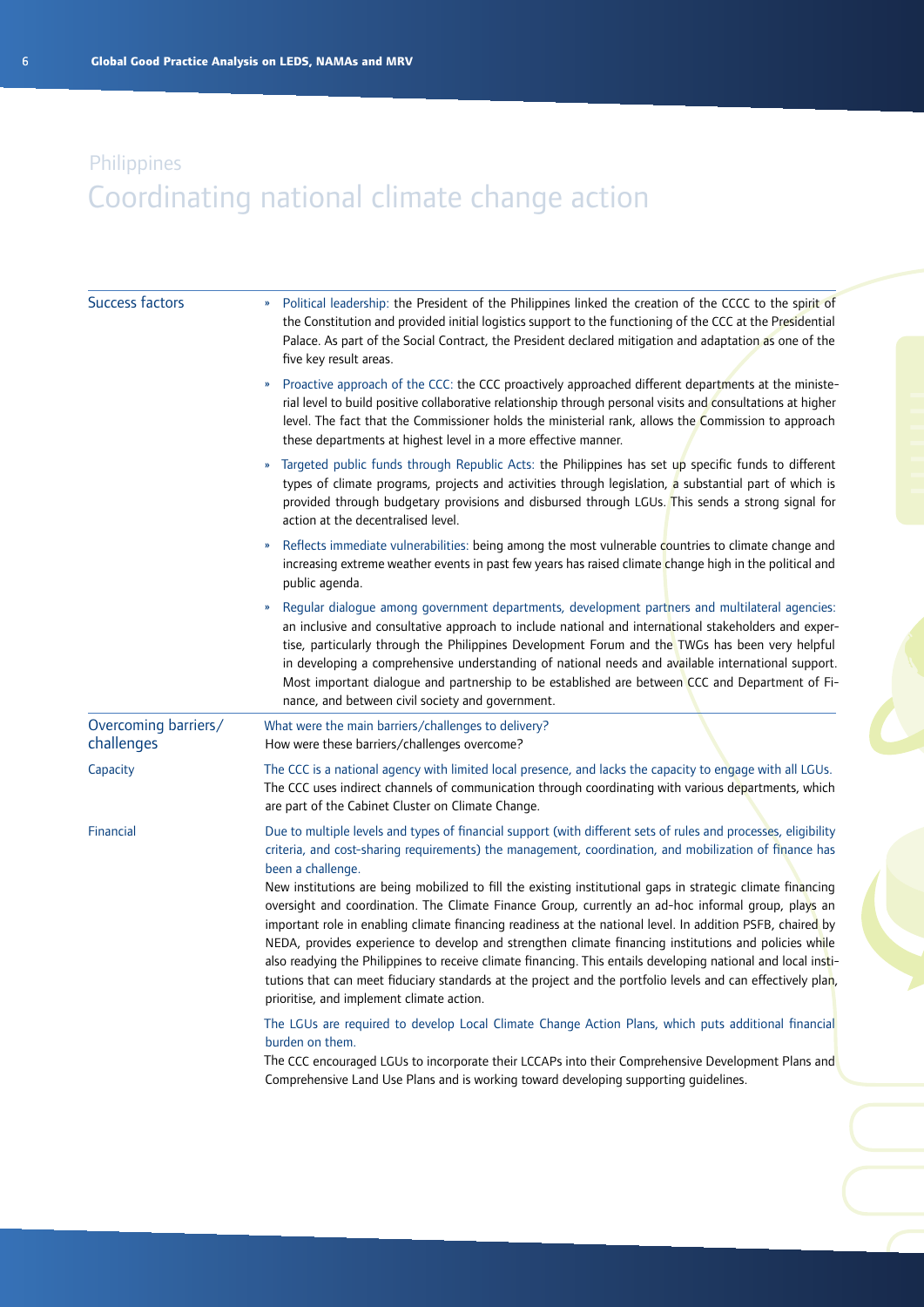| Institutional          | There is no guidance or list of indicators on assessing progress hindering the process of monitoring the in-<br>tegration of the NCCAP across development plans, which impedes an evaluation of results across climate                                                                                                                                                                                                                                                                                                                                      |
|------------------------|-------------------------------------------------------------------------------------------------------------------------------------------------------------------------------------------------------------------------------------------------------------------------------------------------------------------------------------------------------------------------------------------------------------------------------------------------------------------------------------------------------------------------------------------------------------|
|                        | programs, projects and activities.<br>The Government introduced a unified and integrated results-based Performance Management System<br>across all departments and agencies within the Executive Branch to address existing shortcoming, with<br>expected improvements in reporting and auditing systems. Currently the Philippines is developing a sys-<br>tem of research-based MRV with support from GIZ.                                                                                                                                                |
|                        | The LGUs are mandated to develop local disaster risk reduction management plans. However, in practice<br>there are no guidelines on how to operationalize their agreement with central agencies.<br>The CCC and the National Disaster Risk Reduction and Management Council (NDRRMC) are required to<br>work with each other on their engagement with the LGUs, and the two agencies have signed an MOU<br>affirming their collaboration to harmonize and coordinate with each other in supporting the LGUs, and to<br>develop a joint work plan.           |
|                        | In practice, the PDP work programs are not linked to the NCCAP outcomes and activities and have also<br>not been used to identify climate programs, projects and activities for the key result areas under PDP.<br>The mid-term Climate Public Expenditure and Institutional Review by the World Bank was requested to<br>update the PDP as well as NCCAP.                                                                                                                                                                                                  |
| <b>Lessons learned</b> | Focus on policy planning and evaluation simultaneously: The Philippines approach is ambitious and<br>»<br>backed by strong political will. However, it has almost exclusively focused on developing institutional<br>structures for coordinated policy making and planning. An effective procedure for monitoring and<br>measuring the progress and impacts is yet to be developed.                                                                                                                                                                         |
|                        | » Consider finance needs for implementation at an early stage: Despite noticeable budgetary support,<br>a lack of financial resources and necessary capacities hinder implementation of the overall strategy,<br>particularly the coordination across governance levels. Although these aspects are being addressed in<br>the process, it could have benefited from early stage considerations.                                                                                                                                                             |
| How to replicate       | Aim at transforming policy making architecture and processes.<br>$\boldsymbol{\mathcal{V}}$                                                                                                                                                                                                                                                                                                                                                                                                                                                                 |
| this practice          | Send clear signals for change in direction: through strong political leadership and commitment.<br>»                                                                                                                                                                                                                                                                                                                                                                                                                                                        |
|                        | » Provide initial budgetary support: along with mechanisms to receive international support. In this<br>direction it is important to have the departments of economy (or finance) on board, at least in an<br>advisory role.                                                                                                                                                                                                                                                                                                                                |
|                        | Synchronise climate actions with development planning: over a long period, allowing for the allocation<br>$\boldsymbol{\mathcal{V}}$<br>of higher budgetary resources to climate action.                                                                                                                                                                                                                                                                                                                                                                    |
|                        | Establish regular communication and dialogue: among various government agencies, development<br>»<br>agencies, private sector and civil society with a view to understand their needs and challenges and<br>how they can help each-other. In that the CCC's approach to include different departments as advisors<br>or tell them that CCC's intention is to "expand the mandate" of the concerned department instead of<br>imposing climate change agenda onto their mandates is a very useful way of establishing cooperative<br>dialoque (Recabar 2014). |
| Contact for enquiries  | Sandee G. Recabar, Climate Change Office, Climate Change Commission<br>»<br>sandee.recabar@climate.gov.ph                                                                                                                                                                                                                                                                                                                                                                                                                                                   |
|                        |                                                                                                                                                                                                                                                                                                                                                                                                                                                                                                                                                             |